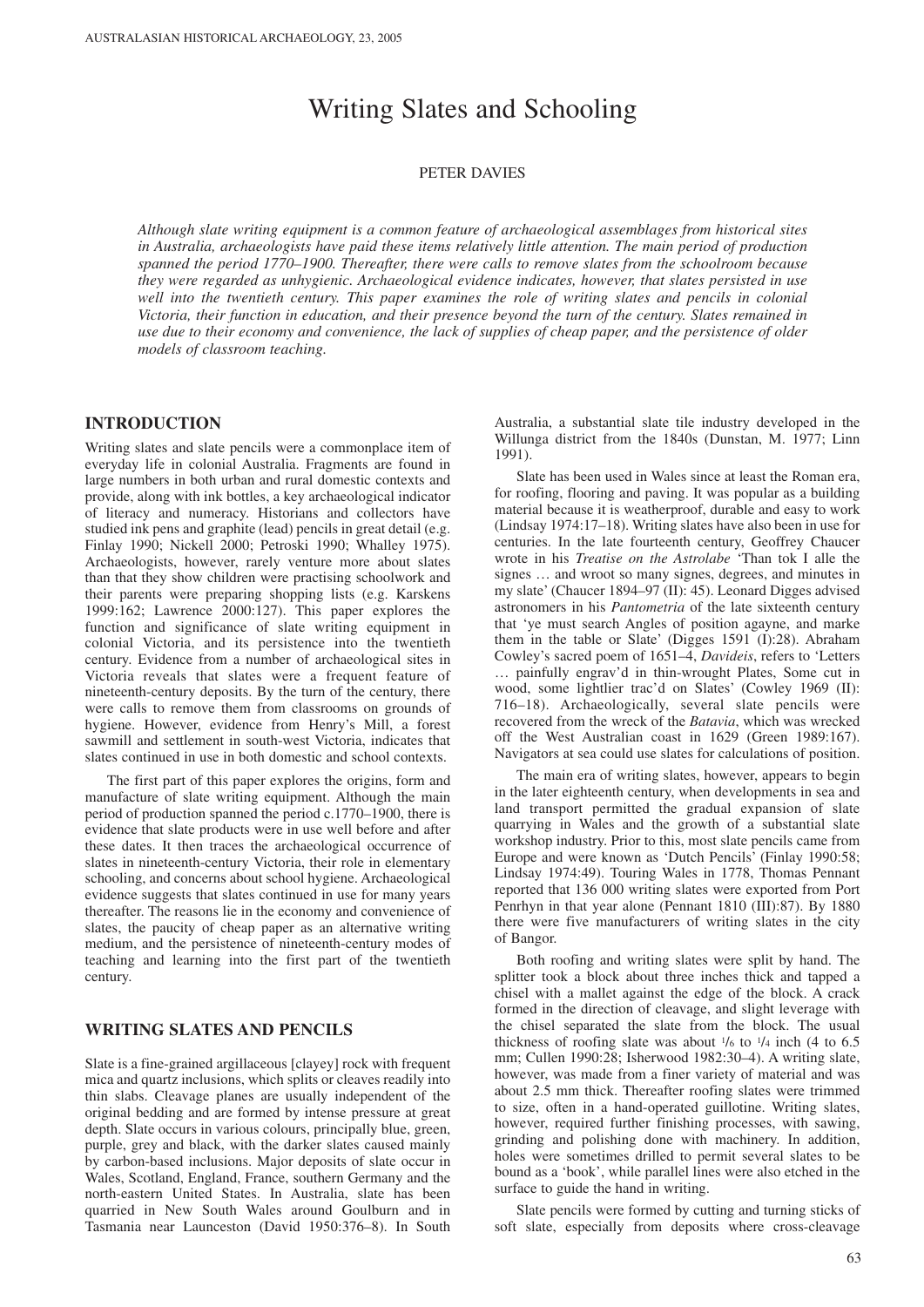occurred. The cylindrical form of slate pencils was achieved by forcing a length of slate of square section through a series of reducing tubes. The parallel flat facets identified on many slate pencil stubs appear to be a remnant of this production process. A hand-operated machine for this purpose was devised by a Cumbrian, Mr J. Brockbank, in 1811. He was able to produce about 1200 pencils a day, and his success encouraged him to install a water-powered version of his machine (Finlay 1990:58). Slate pencils could also be made by pressing moistened slate powder until it was firm enough to be made into pencils.

The squeak of slate pencils across slate boards made a noise that few care to recall. Nevertheless, slates provided an effective means of committing letters, words and numbers to a surface in temporary form. Pressing the softer slate pencil across the harder surface of the writing slate meant the latter acted as a file, shearing off and catching in its tiny recesses some of the slate pencil, leaving a near-white mark on a dark grey background. Chalk could also be used to mark writing slates.

Slate pencils were available in several forms by the later nineteenth century. Unadorned, pointed grey pencils were typically 5 1/2 inches in length, and came in boxes of a dozen or 100 at a time (e.g. Anthony Hordern and Sons 1897:311). Alternatively, pencils also came with the lower half wrapped in paper printed with geometric designs. Slate pencils could also be encased in cedar wood like lead pencils, with a length of seven inches (e.g. Montgomery Ward 1895:115). Woodcased slate pencils sometimes featured a small swab of fibres at the end of the pencil for use as an eraser, while metal holders or ferrules were available to allow the pencil to be used and worn down to a short stub (e.g. Iacono 1999:27). Slate pencils could also be impressed with the name of the manufacturer. Two such examples marked 'A.W. Faber' were recovered from the Hyde Park Barracks in Sydney, dating them to the period 1839–1898 (Crook and Murray in prep).

Writing slates were made in several different sizes and formats. Standard sizes included 5 x 7, 6 x 9, 7 x 11 and 8 x 12 inches. The surface could be ruled with lines, divided into squares or left blank. A wooden frame, wire binding, felt strip or ribbon secured the edge of the slate and helped protect fingers from splinters. Wire-bound slates had perforated edges, whereas those fitted into a slotted, mitred wooden frame had bevelled edges (Ellis 2001:76–7). Smaller pocket slates were also available by the later nineteenth century, measuring 3 x 5 inches. There were also slates for music and for use in kindergartens. Slate 'books' consisted of two, three or four boards drilled and bound together with cloth covers. Alternatively, book slates were also made out of thick paper and painted black to look like slate. Gentlemen's pocket books were also popular, beginning in the seventeenth century. Leather pocket books, often stamped with the owner's name, contained one or more thin sheets of slate and an iron-cased slate pencil in a slender pocket provided for the purpose (Finlay 1990:179).

Slate pencil sharpeners were also available, made of chilled iron with a copper finish. The sharpener featured a corrugated groove in which the end of the pencil could be reduced to a tapered point. Pencils could also be made from soapstone, or with a pure aluminium point attached to an enamelled handle, for use with writing slates (Montgomery Ward 1895:115). 'Porcelain slates' were advertised by Lassetter's in 1911. These were used with a lead pencil and cleaned with a damp sponge. American pupils in the later nineteenth century sometimes used glass slates for art instruction (Basbanes 2001:164; Korzenik 1985:194–6). Slate pencils were also widely used by carpenters, masons and other tradesmen for marking a variety of surfaces other than slate.

An important reason for the enduring popularity of writing slates and pencils was their economy and durability. In the mid 1850s in Victoria, Commissioners of the National Board provided schools with writing slates to sell at 1*d*. each and slate pencils at 4*d*. per 100 (Blake 1973 (I): 62). More than half a century later, Anthony Hordern and Sons advertised slate pencils in boxes of 100 for 4 1/2*d*., and 5 x 7 inch writing slates for 2*d*. (Anthony Hordern and Sons 1911:201). Larger slates, 8 x 12 inches, cost 3 1/2*d*. each. In contrast, basic graphite (lead) pencils cost 4*d*. per dozen by the turn of the century, nearly eight times as much as slate pencils. The cost of paper was extra. Lead pencils had become a major industry by the mid-nineteenth century, especially in Germany, and by 1912 world production had reached two billion (Petroski 1990:205). It is uncertain which kind of pencil lasted longer in use, but in the school, home and office, slate pencils offered a substantially cheaper alternative.

Paper in Australia, especially writing quality paper, was a valuable commodity throughout this period, one to be used with care. Large quantities could not be provided to schools for pupils to practice their work, with the result that slates were used instead. Paper was first manufactured mechanically in Australia at a mill near Sydney in 1818, but the enterprise soon collapsed. It was not until the 1860s that substantial commercial production began again. In Sydney, a mill came into operation on the Georges River near Liverpool in 1867, while in Melbourne a mill on the south bank of the Yarra River below Princes Bridge began in May 1868 (Linge 1979:197, 425; Sinclair 1990:11–17). Another paper mill was established at Geelong in the late 1870s. Mills used linen and cotton rags, recycled paper and imported pulp to produce paper, including newspaper sheets and strong brown wrapping paper. Throughout the nineteenth century, however, a great variety and quantity of printing and writing paper continued to be imported into the Australian colonies.

Expansion of the industry to meet local demand required wood pulp. The technology of transforming trees into paper was first developed in Germany in the 1840s and transferred to the United States in the 1860s. The Pagenstecher brothers imported machinery to Massachusetts in 1867 that shredded logs to pulp by forcing their ends against a revolving watercooled grinding stone. Rag fibre was initially added to give extra strength. The price of newsprint paper quickly fell, from 25 cents per pound in the early 1860s to less than two cents in 1897 (Hunter 1957:380). Wood as a raw material dramatically transformed the paper and newspaper industries in the U.S., and provided a material that conserved the supply of rags for the making of fine papers.

In Australia, the installation of rotary presses by the major metropolitan newspapers in the 1860s and 1870s meant they had to use imported newsprint to maintain production. By 1914, 100 000 tons of paper were imported into the Commonwealth, at a cost of £1 million per year (Shakespeare 1918; Trivett 1914:341). Ten years later, annual costs had risen to more than £5 million (Education Department 1924). The war years brought interruptions to imported paper supplies, and added urgency to the search for local sources. Eucalypts were the obvious answer, and during the 1920s and 1930s the Council for Scientific and Industrial Research began testing species and techniques to convert eucalypt logs into wood pulp. It was not until 1936, however, that paper began to be produced on a commercial scale at Burnie in Tasmania, in 1940 at Maryvale, Victoria, and at Millicent in South Australia in 1941. The Second World War again disrupted the supply of imported paper, enabling the new mills to sell everything they could produce, regardless of its quality (Dargavel 1995:41–2; Moulds 1991:72–5; Watson and Cohen 1969). As wartime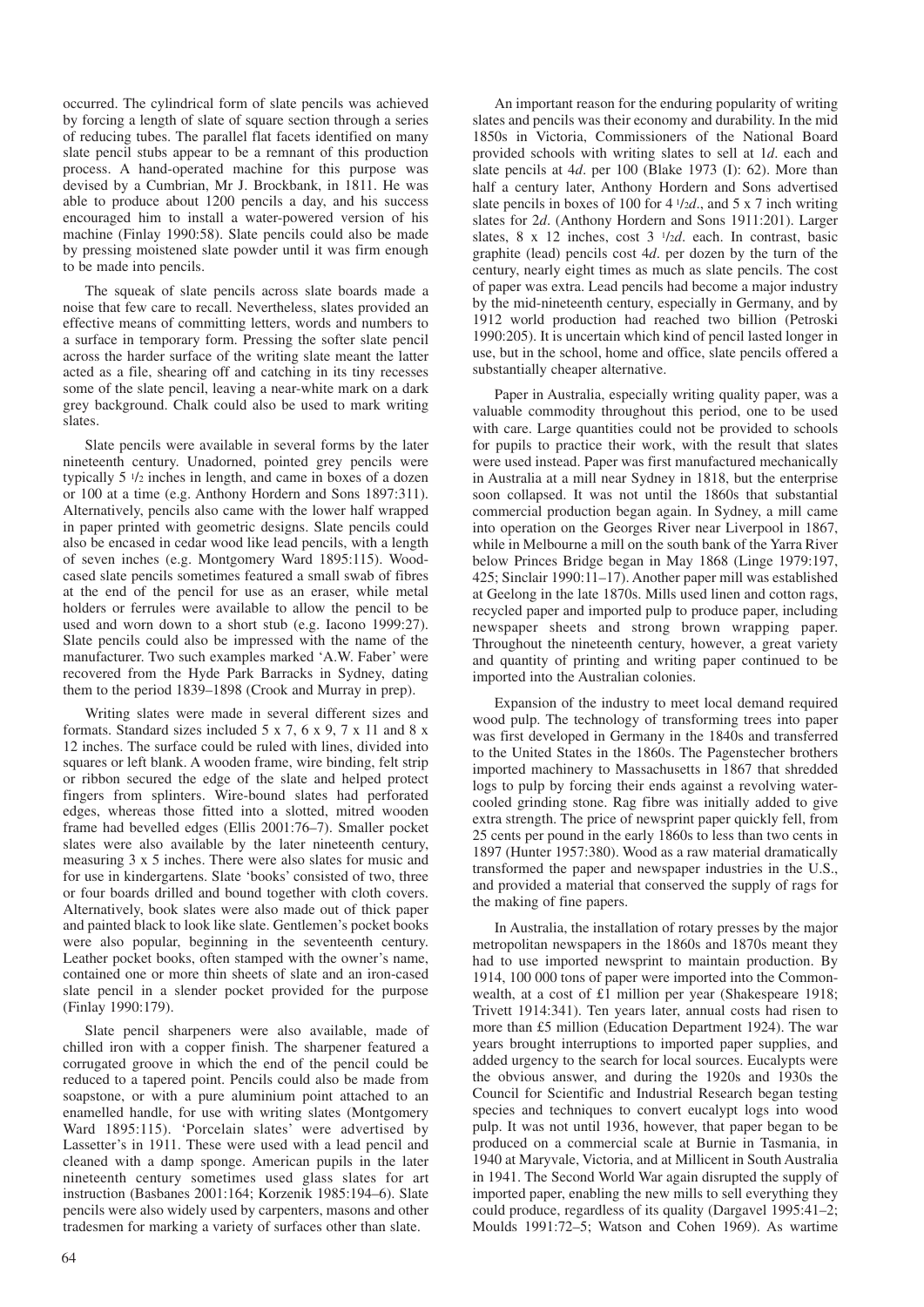restrictions eased in the late 1940s and 1950s, paper became much more widely available, and slates began to disappear from the classroom.

## **ARCHAEOLOGY OF WRITING SLATES**

Writing slates and pencils are archaeologically commonplace for several reasons. They were manufactured on a relatively large scale, were sold very cheaply and they were used widely in domestic and educational contexts. Slate pencils also broke easily, and their narrow profile meant that fragments often fell beneath the floor. They were typically discarded once worn beyond a useable length, and are very stable upon entering the archaeological record.

Adrienne Ellis has described the archaeology of childhood in Victoria by analysing the frequency of child-specific artefacts recovered from a number of terrestrial and maritime sites (Ellis 2001). Her analysis reveals that slate pencils were a frequent component of excavated assemblages from the nineteenth century. Table 1 presents a summary of slate artefacts recovered from both urban sites (300 Queen Street, Cohen Place, 118 Franklin Street) and rural sites (Corinella, Dolly's Creek, Viewbank) in Victoria, as well as two shipwrecks (Figure 1). In addition, recent investigation at Casselden Place in Melbourne during 2002 yielded 369 slate pencil fragments and four pieces of writing slate (Godden Mackay Logan 2004).

There have been very few schools formally excavated by archaeologists in Victoria. However, re-development in 2002 of the College of Surgeons site in Spring Street, Melbourne, revealed the remains of the National Model and Training School (Clark and Associates 2003). The school opened in 1854 as both a training establishment for teachers and a model school for the colony. It continued to provide education to pupils until it was demolished in the early 1930s. Most artefacts were recovered during excavation of a thick fill deposit relating to this demolition. Analysis identified 182 slate pencil fragments and 72 fragments of writing slate. These were recovered from contexts distributed across the site.

Apart from the College of Surgeons site, evidence for slate writing equipment derives mostly from domestic contexts. Classroom practice of the period normally involved school monitors distributing writing slates at the start of each lesson and collecting them again at the end for storage in a cupboard. Pencils, however, were small enough to be slipped into a pocket and taken home. Many of the pencil fragments recovered archaeologically may have derived from this practice. This may also explain the apparent paucity of writing slates identified at domestic sites in Victoria. Alternatively, the discrepancy may relate to the difficulty in distinguishing fragments of writing slate from slate roofing tiles. Nevertheless, it is clear that slate writing equipment was lost or discarded in substantial quantities within Victorian domestic contexts in the nineteenth century.



*Fig. 1: Map of Victoria showing location of sites mentioned in text.*

## **SCHOOLING AND SLATES**

Elementary schooling in Victoria in the mid-nineteenth century consisted of a mix of private denominational and publicly funded common schools. Poorly qualified teachers instructed irregular numbers of pupils, often with very limited supplies of classroom equipment. James Bonwick recorded that tent schools on the goldfields had only a few books, 'but at such an extravagant price that the parents would not buy them … even the common little slates were half-a-crown [2*s*. 6*d*.] apiece' (Bonwick c1862:33). School attendance was often disrupted by family moves to new goldfields. In 1862, 'ragged' schools were founded in Melbourne for urban children whose parents could not afford the fees, and these had enrolled over 1000 children by the end of the decade (Kociumbas 1997:104). There were fewer educational opportunities in rural areas, with teachers, and the funding to employ them, hard to come by.

Political and economic changes over this period leant greater urgency to improving literacy and numeracy of working people. New technologies, increasing British capital and urbanisation required a more educated, better skilled workforce. Universal education also served to counter the 'threat' of trade unionism and international socialism heard more and more in the factory, shearing shed and street. School activities were to teach greater discipline and submission to authority. State education was thus overhauled in all Australian colonies in the 1870s and 1880s, gradually introducing compulsory, full-time attendance (Kociumbas 1997:119).

In Victoria, the *Education Act* of 1872 meant that schooling was to be free, secular and compulsory, with children attending between the ages of six and 15. Minimum attendance was 120 days a year, increased to 160 days by 1890. Teachers in the nineteenth century were on a fixed

|  |  | .(31–46) Table 1:  Slate writing equipment recorded at Victorian archaeological sites (source: Ellis 2001 |  |  |  |
|--|--|-----------------------------------------------------------------------------------------------------------|--|--|--|
|  |  |                                                                                                           |  |  |  |

|                 | <b>Occupation dates</b> | Slate pencils |            | <b>Writing slates</b> |            |  |
|-----------------|-------------------------|---------------|------------|-----------------------|------------|--|
|                 |                         | fragments     | <b>MNI</b> | fragments             | <b>MNI</b> |  |
| 300 Queen St    | 1849-c.1860             |               | ◠          |                       |            |  |
| Cohen Place     | c.1854-1923             | 91            | 67         |                       |            |  |
| 118 Franklin St | c.1872-1900             |               | 12         |                       |            |  |
| Corinella       | c.1872-1920s            | 5             | 5          |                       |            |  |
| Dolly's Creek   | c.1857-1888             |               |            | 15                    | 5          |  |
| Viewbank        | c.1844-1875             | 21            | 16         |                       |            |  |
| Loch Ard        | 1878                    |               |            |                       |            |  |
| Fiji            | 1891                    | 6             |            |                       |            |  |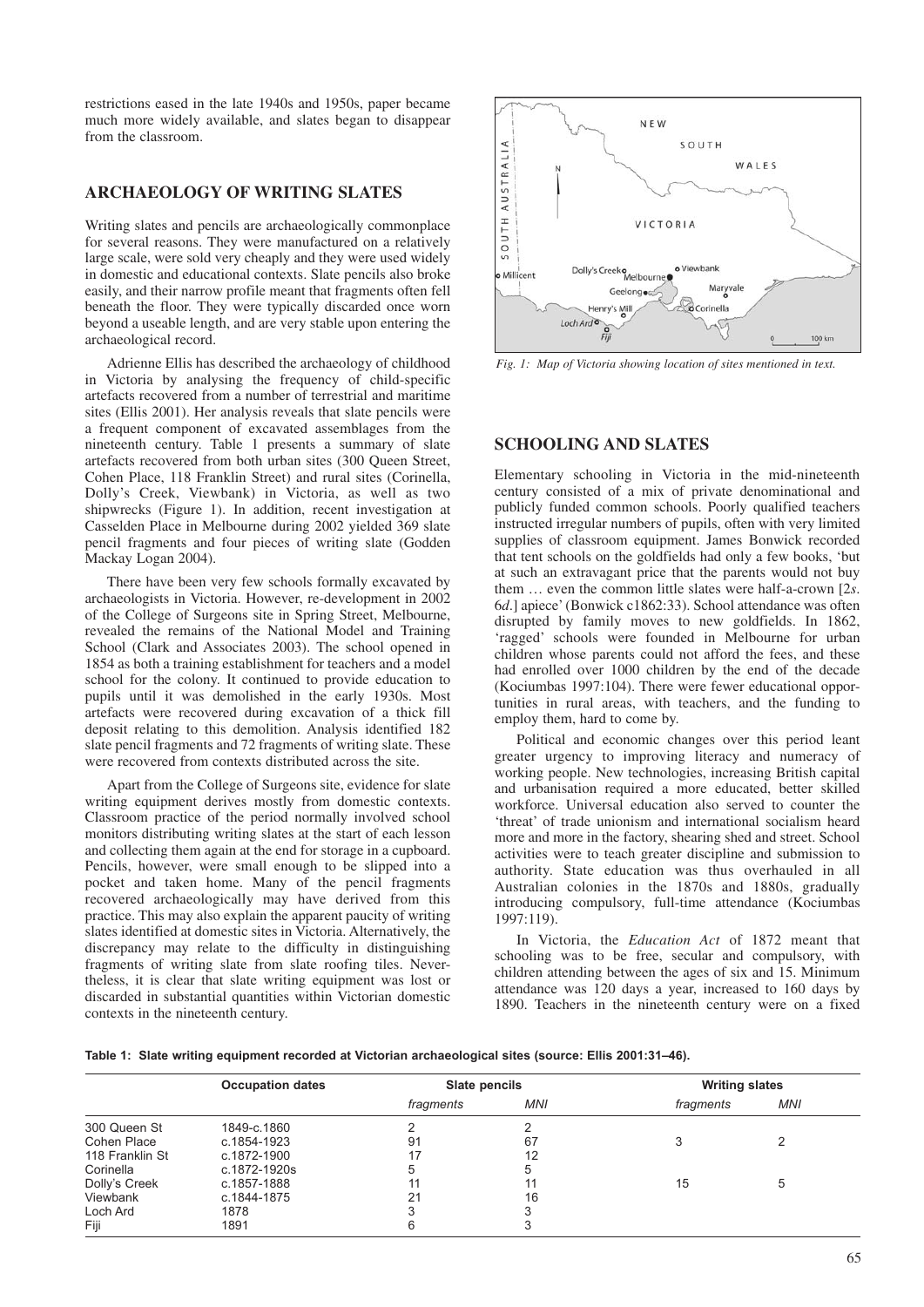salary which increased according to how many pupils passed examination. This 'payment by results' system was dismantled in 1906 (Blake 1973 (I):322). Nevertheless, a formal and restrictive teaching syllabus remained, setting out what was to be taught on a month by month basis. There was a heavy emphasis on repetition and rote learning in the classroom of this era. Words and letters had to be copied, laboriously and exactly, over and over. History and geography consisted largely of the memorization of dates, capes and bays. The daily routine focused on the three Rs, with severe discipline crushing individual initiative and expression. Every child was regarded as capable of learning the work if only he tried hard enough. Pupils would normally spend six to eight years in primary school, without ever having the opportunity to compose an original expression (Blake 1973 (I):295).

Slates were generally only used by school children in the most junior grades. Arthur Orlebar reported in 1862 that 'Slate Writing has become … an almost universal preliminary to paper writing' (Orlebar 1862:5). Teachers introduced pupils to slate writing at the same time as they began to read, thus learning to shape the letters as they grasped their sounds and meaning. Alternating broad and narrow lines scored across the slate helped guide the hands of young pupils learning to copy and shape their letters from models on the blackboard. The lines matched blackboards ruled for writing instruction into copybooks, where the body of each letter was formed between the narrow lines and the top and tail of letters extended above and below. The reverse side of slate boards was typically used for arithmetic, as well as for drawing. Blake notes that even by 1870 such an approach to handwriting was regarded as 'oldfashioned' (Blake 1973 (I):110). It was also argued that poor writing standards often derived from the bad example set by teachers and monitors. By Class III, however, school children in Victoria had normally passed beyond the need for slates in shaping letters and used ink and copybooks instead. Writing slates continued to be used for arithmetic exercises (Blake 1973 (I): 292; Dean 1890–91:96; Horn 1989 6–7).

Prior to the advent of school desks with built-in table tops, slates had to be balanced awkwardly across the knees and cradled with one arm. The narrow profile of slate pencils, however, meant they were a poor mechanism for allowing pupils, at six and seven years of age, to learn to write. While lead pencils were generally 1/4 inch (6.5 mm) thick, slate pencils were often narrower, about 4.5–5 mm thick. With less developed motor skills, young children were less able to maintain the necessary control over a slate pencil, while grasping the board with the other hand, and form letters with the degree of care usually demanded by handwriting systems of this period. Small fingers were also more likely to drop slate pencils and lose them through cracks in the floor. To avoid this, a small hole could be drilled through the wooden frame and the pencil attached with a length of string.

By the late nineteenth century, writing slates and slate pencils were beginning to be regarded as unhygienic and pressure mounted to remove them from the classroom. As pupils so often neglected to bring a cloth with which to clean their slates, the easiest method was to spit on the surface and wipe it with a sleeve. Parents objected because clothes wore out more quickly. Some slates became so greasy it was impossible to mark them, so they had to be taken home and scrubbed. The practice of a school monitor collecting school slates at the end of the day and redistributing them the next meant that any infection on the slate surface was soon spread around. Pupils also put slate pencils into their mouths. In 1909, a School Medical Officer in Bournemouth succeeded in cultivating the diphtheria bacillus from the slate pencils belonging to a class (Slate Trade Gazette 1909).

Attempts to remove slates from schools and improve

hygiene were part of the wider public health movement of the era. Building on the germ theory of disease developed by Pasteur, Koch and others in the 1860s and 1870s, health authorities began to improve water supply, street drainage, rubbish collection and sewage systems. Most of these measures began to be implemented in Australian cities by the later nineteenth century (Dingle and Rasmussen 1991; Dunstan, D. 1984:121–51; Wong 1999). Government schools functioned as part of the state, and genuine efforts were made to reform sanitary measures in education. Regular inspections and adequate cleaning of classrooms, along with appropriate lighting, ventilation and heating, and fly-proofing of the toilets, were all recommended to improve health standards in schools. The use of a common drinking cup and school towel ceased, recognised as potent sources of infection. The cleaning of slates by spitting on them and wiping with a sleeve was no longer allowed, at least in theory. Talks on health, correct posture, public behaviour and, for older children, the parts of the body, were all recommended.

Apart from the potential for infection, however, there was also recognition that slates could be beneficial. Some authorities were concerned about the effect of prolonged exposure to paper on children's eyesight. It was believed that continuous use of indistinct lead pencil marks on a bright white background would weaken and harm the eyes. Slate writing was thus regarded as more benign.

Historians have suggested that the use of slates in schools was in decline by the 1890s (e.g. Barcan 1988:158). By the turn of the century in England, the Board of Education was also discouraging the use of writing slates in school on grounds of hygiene (Lindsay 1974:258). However, slates appear in retail catalogues until the beginning of the First World War, and Paul Wielandy recorded that wood-cased slate pencils were still available in the United States in the early 1930s (Wielandy 1933:91). Archaeological evidence from Henry's Mill also indicates that writing slates and pencils continued to be used well into the twentieth century. The following section describes the slate writing equipment recovered from the mill, and the context within which slates persisted in use during this period.

### **HENRY'S MILL**

Henry's Mill was established in 1904, deep in the Otway Ranges of south-west Victoria. The isolation of the site meant that around 100 people lived permanently on site. The settlement featured small timber huts for single men and wooden houses for married men and their families, along with a store, boarding house and post office. A school opened in 1909, nestled close among the family houses, to cater for the growing number of children at the mill. The schoolroom was 26 feet long and 13 feet wide (8 m x 4 m), adequate for the initial enrolment of 16 pupils, but much too small for the 38 children crammed in by 1923. In 1927 the mill was destroyed by fire and the site was gradually abandoned (Davies 2001; 2002; in press).

Houses at the mill were leased to a succession of shortterm working tenants over a period of more than 20 years. Debris from each house thus represents the conflation of multiple episodes of occupation. The remains of three houses at the mill were excavated in 1998, each within a 5 m x 5 m trench, to a maximum depth of 20 cm. The main structural features identified were fireplaces and oven settings. A large amount of domestic material was recovered. This included at least 30 slate pencils, one graphite pencil core, fragments of four writing slates and two glass ink bottles (Table 2). Slate pencil fragments varied in length from 17 mm to 62 mm, with individual pencils identified by a worn point at one end. Two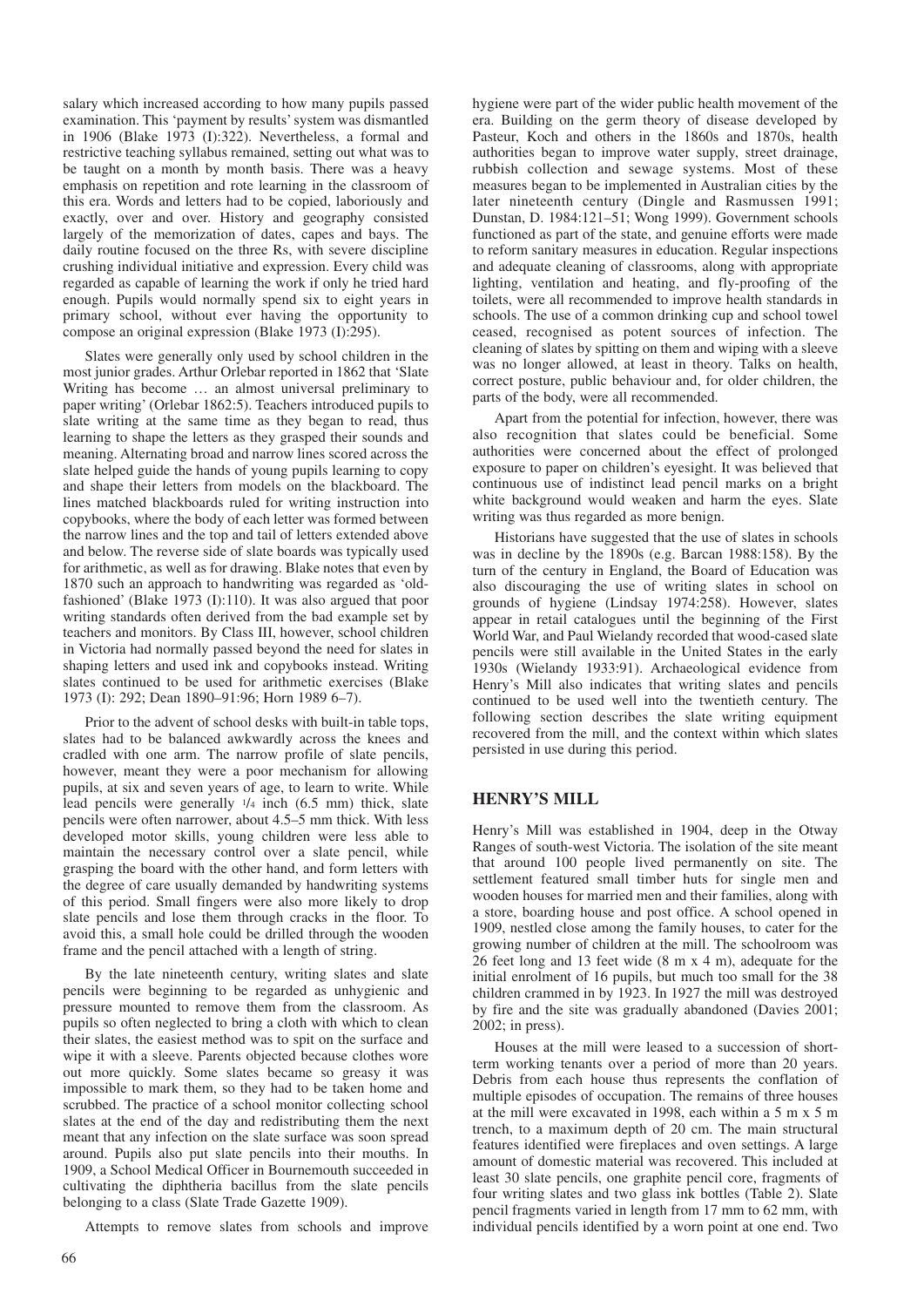**Table 2: Slate writing equipment recovered from Henry's Mill (Davies 2001:89–90).**

|               | <b>House A</b> |            | <b>House B</b> |            | Dump C    |            | <b>House E</b> |            |
|---------------|----------------|------------|----------------|------------|-----------|------------|----------------|------------|
|               | fragments      | <b>MNI</b> | fragments      | <b>MNI</b> | fragments | <b>MNI</b> | fragments      | <b>MNI</b> |
| Slate pencil  | 35             |            | 14             | 11         |           |            |                | ⌒          |
| Lead pencil   |                |            |                |            |           |            |                |            |
| Writing slate | 6              |            |                |            |           |            |                |            |
| Ink bottle    |                |            |                |            |           |            |                |            |

examples from House A showed evidence of wear at both ends, suggesting reuse after one end was broken or became blunt through use. One example was brown in colour, where all the others were grey.

Evidence for slate writing equipment was widely distributed across the site. Much of the material from House A came from deposits that securely post-date 1913, reinforcing the persistence of slates during this period (Davies 2001: 50–2). The presence of two ink bottles in House A also implies the use of dip pens and paper, and at least some literary activity. One slate from House A and one from Dump C had parallel lines etched on both obverse and reverse surfaces (Figure 2).

The largest proportion of toy fragments was recovered from House B, consisting mostly of marbles and fragments of tea sets and dolls' heads. This weakens the correlation between slates, toys and children, and suggests that parents may have used slates for their own writing needs as well. The recovery of slates from domestic contexts at Henry's Mill also suggests that these items were being brought home from school, a distance of only a few metres in some cases. Despite the presence of slates and the isolation of the site, however, there is no evidence for home schooling at the mill. Given the relatively small scale of excavation, a significant quantity of slate material was recovered from the site, especially in the period of their supposed decline. It is possible that the use of slates lingered on in remote rural areas, when they had already been replaced in metropolitan contexts.

Writing slates and pencils thus continued in use well into the twentieth century, despite calls to remove them as unhygienic. This relates to the economy of slates, the availability of paper, and the persistence of older teaching methods. Advertisements in the catalogue of Anthony Hordern



*Fig. 2: Fragment of writing slate from House A, Henry's Mill (photo A. Ellis).*

and Sons for 1911 indicate that the cost of slate writing equipment was only a little higher than it had been half a century earlier. Slates were thus a cheap option for use in the home, school and office. Writing slates could also be used again and again, unlike paper, which was essentially restricted to a single use.

### **CONCLUSION**

It was widely argued from the late nineteenth century that slate writing equipment was unhygienic. Children sucking on the ends and spitting on the boards, and having these circulate around the classroom, was held, probably correctly, to promote the spread of infection. On the other hand, writing slates were at least non-absorbent and thus readily cleaned and disinfected, and their use continued into the 1920s and 1930s. Slate pencils persisted because they were considerably cheaper than lead pencils, and writing slates were highly durable. Frequent losses of small slate pencils, evident in their frequent archaeological recovery from sites like Henry's Mill, were compensated for by their ready availability and economy of purchase. Slates also had the advantage over paper and ink of being erasable and reusable.

Although new subjects, such as nature study and domestic science, were introduced into the curriculum soon after 1900, the older emphases on discipline and rote learning remained a firm fixture in the classroom. Slates were also an entrenched feature of classroom furniture and traditional teaching methods. Pupils inscribed their exercises on a slate, had the work checked by the teacher, and then rubbed it off for the next lesson. Portable and durable, slates were popular for so long because they were convenient, especially in teaching the youngest pupils the rudiments of language and arithmetic. Slates also endured because large quantities of paper were not readily available for use in Australian classrooms. The mass production of paper from eucalypt pulp which began in the 1940s thus had a significant impact on schooling. It allowed paper to be used on a much larger scale than ever before, and contributed to the replacement of slates. In spite of this, slates disappeared only slowly from the Australian classroom in the years following the Second World War. They were still used, for example, in some Queensland schools at the beginning of the 1960s. Elsewhere they continued in use beyond even this. In India, for example, writing slates and pencils were still being manufactured and sold in the 1990s (Fulekar and Khan 1995).

The education received by children in rural districts of Australia was often limited by the demands of household chores and distance, as well as by boredom and teaching methods of the day. Illness and frequent family moves also undermined the effectiveness of elementary education. Rote learning was common, and pupils rarely had the opportunity to engage critically with the learning process. The youngest pupils struggled to manipulate slate writing equipment with the dexterity often required by handwriting systems of the period. Many left school with only the most basic skills in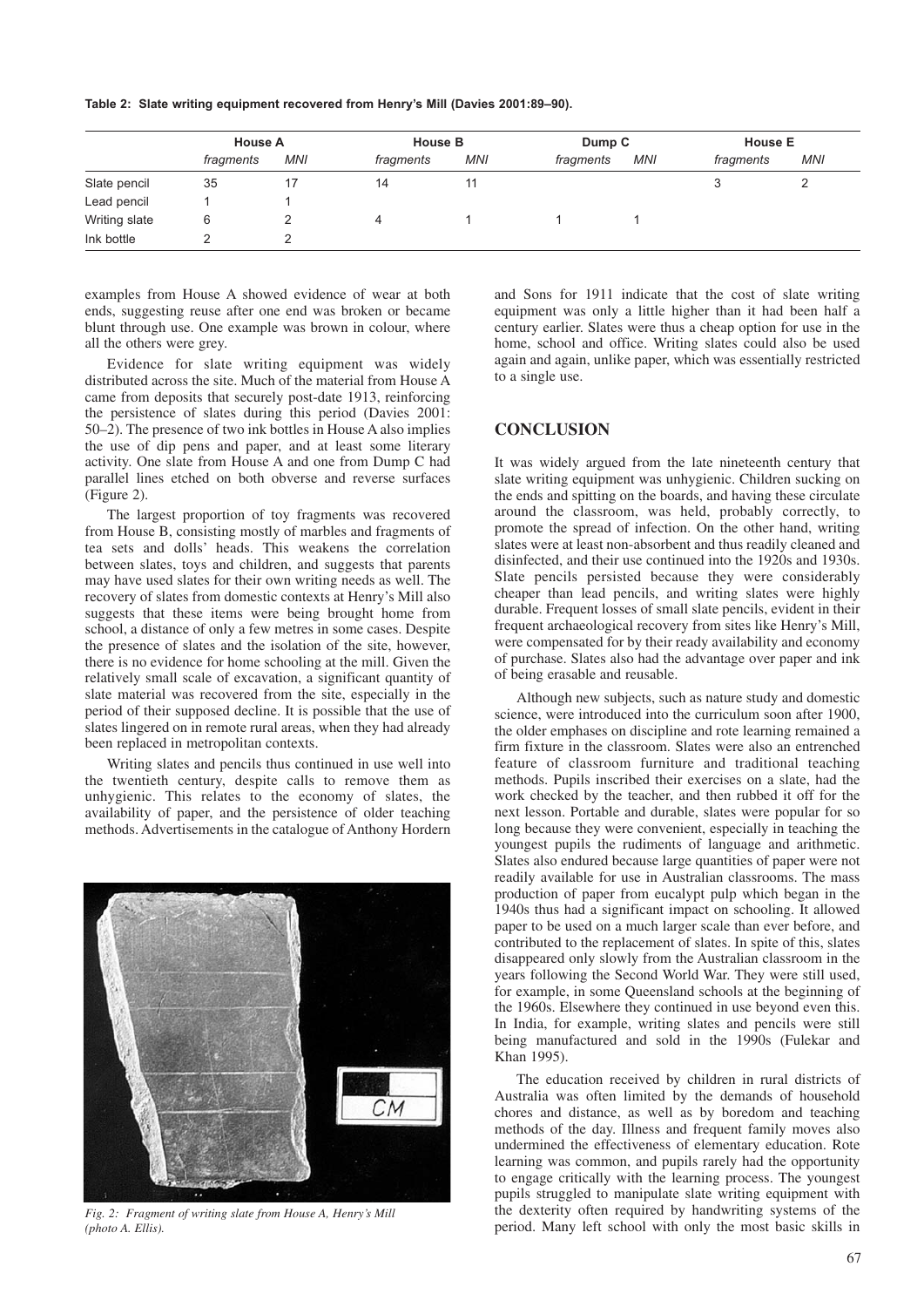literacy and numeracy. Nevertheless, slates provided a medium of expression when few practical classroom alternatives were available. Their archaeological visibility opens a small window on education practices in Australia of the era.

## **ACKNOWLEDGEMENTS**

I would like to thank Penny Crook, Susan Lawrence and an anonymous reviewer for helpful comments and criticism of earlier drafts of this paper. Richard Mackay gave permission to cite information from the Casselden Place Archaeological Excavations Archive Report, and Tim Murray gave permission to refer to material from the Hyde Park Barracks. Catherine Herrick, of the Department of Education and Training, Victoria, advised on historical sources. All mistakes remain my own.

### **BIBLIOGRAPHY**

- BARCAN, A. 1988. *Two Centuries of Education in New South Wales*, UNSW Press, Kensington, NSW.
- BASBANES, N. 2001. *Patience and Fortitude*, Harper*-*Collins, New York.
- BLAKE, L.J. 1973. *Vision and Realisation: A Centenary History of State Education in Victoria*, 3 volumes, Education Department of Victoria, Melbourne.
- BONWICK, J. c1862. *Rides Out and About: Rambles of an Australian School Inspector*, The Religious Tract Society, London.
- CHAUCER, G. 1894–1897. *The Complete Works of Geoffrey Chaucer*, W. W. Skeat (ed.), Clarendon Press, Oxford.
- CLARK, V. and ASSOCIATES 2003. Archaeological Investigations at the Royal Australasian College of Surgeons: The Site of the former 'National Model and Training School' Melbourne, report prepared for Atkinson Project Management and The Royal Australasian College of Surgeons, Essendon, Vic.
- COWLEY, A. 1969. *The Complete Works in Verse and Prose*, A. B. Grosart (ed), 2 volumes, Georg Olms Verlagsbuchhandlung, Hildesheim.
- CROOK, P. and T. MURRAY in prep *The Historical Archaeology of the Hyde Park Barracks, Sydney*, Historic Houses Trust of NSW, Sydney.
- CULLEN, M. 1990. *Slate Roofing in Canada*, Environment Canada, Ottawa.
- DANIELS, J. 1989. *Early Schooling in Victoria 1900–1920*, Pioneer Settlement Press, Swan Hill, Vic.
- DARGAVEL, J. 1995. *Fashioning Australia's Forests*, Oxford University Press, Melbourne.
- DAVID, T.W. EDGEWORTH 1950. *The Geology of the Commonwealth of Australia*, 3 volumes, Edward Arnold and Co, London.
- DAVIES, P. 2001. Isolation and Integration: The Archaeology and History of an Otways Forest Community, PhD thesis, La Trobe University, Melbourne.
- DAVIES, P. 2002. '"A Little World Apart …": Domestic Consumption at a Victorian Forest Sawmill', *Australasian Historical Archaeology* 20:58–66.
- DAVIES, P. in press 'Space and Structure at an Australian Timber Camp', *Historical Archaeology* 39 (4):51–64.
- DEAN, A. 1890–91. Report of Alfred Dean, Shepparton District, Report of the *Minister of Public Instruction*, Government Printer, Melbourne.
- DIGGES, L. 1591. *A geometrical Practical Treatize Named Pantometria, divided into three Bookes, Longimetra, Planimetra, and Stereometria* …, Abell Jeffes, London.
- DINGLE, T. and C. RASMUSSEN 1991. *Vital Connections: Melbourne and its Board of Works 1891–1991*, McPhee Gribble, Ringwood, Vic.
- DUNSTAN, D. 1984. *Governing the Metropolis: Politics, Technology and Social Change in A Victorian City, Melbourne 1850–1891*, Melbourne University Press, Melbourne.
- DUNSTAN, M. 1977. *Willunga Town and District, 1837– 1975*, 4 volumes, Lynton Publications, Blackwood, SA.
- EDUCATION DEPARTMENT 1924. *Victorian Education Gazette and Teachers' Aid* 20 May 1924.
- ELLIS, A. 2001. Toy Stories: Interpreting Childhood from the Victorian Archaeological Record, BA (Hons) thesis, La Trobe University, Melbourne.
- FINLAY, M. 1990. *Western Writing Implements in the Age of the Quill Pen*, Plains Books, Carlisle, Cumbria.
- FULEKAR, M.H. and M.M. ALAM KHAN 1995. 'Occupational exposure to dust in slate pencil manufacture', *The Annals of Occupational Hygiene* 39 (1):107–14.
- GODDEN MACKAY LOGAN, LA TROBE UNIVERSITY and AUSTRAL ARCHAEOLOGY 2004. *Casselden Place (50 Lonsdale Street, Melbourne) Archaeological Excavations Archive Report*, report prepared for ISPT and Heritage Victoria (December 2004), artefact catalogue.
- GREEN, J. 1989. *The loss of the* Verenigde Oostindische Compagnie retourschip BATAVIA, *Western Australia (1629)*, BAR International Series 489.
- ANTHONY HORDERN AND SONS 1897. General Catalogue, Anthony Hordern and Sons, Sydney.
- HORN, P. 1989. *The Victorian and Edwardian Schoolchild*, Alan Sutton, Gloucester.
- HUNTER, D. 1957. *Papermaking: The History and Technique of an Ancient Craft*, 2nd edition, Alfred A. Knopf, New York.
- IACONO, N. 1999. Miscellaneous Artefacts Report, *The Cumberland/Gloucester Streets Site, The Rocks Archaeological Investigation Report*, Godden Mackay Heritage Consultants, Redfern, NSW, vol.4, part II, pp. 11–118.
- ISHERWOOD, G. 1982. *Cwmorthin Slate Quarry*, Merioneth Field Study Press, Kings, Dolgellau.
- KARSKENS, G. 1999. *Inside the Rocks: The Archaeology of a Neighbourhood*, Hale & Iremonger, Sydney.
- KOCIUMBAS, J. 1997. *Australian Childhood: A History*, Allen & Unwin, St Leonards, NSW.
- KORZENIK, D. 1985. *Drawn to Art: A Nineteenth-Century American Dream*, University Press of New England, Hanover and London.
- LASSETTER 1911. Lassetter's Commercial Review No.26, partial facsimile reprinted as *Australia in the Good Old Days*, Ure Smith, Sydney.
- LAWRENCE, S. 2000. *Dolly's Creek: An Archaeology of a Victorian Goldfields Community*, Melbourne University Press, Melbourne.
- LINDSAY, J. 1974. *A History of the North Wales Slate Industry*, David and Charles, Newton Abbot, Devon.
- LINGE, G.J.R. 1979. *Industrial Awakening: A Geography of Australian Manufacturing 1788 to 1890*, Australian National University Press, Canberra.
- LINN, R. 1991. *Cradle of Adversity: A history of the Willunga District*, Historical Consultants, Blackwood, SA.